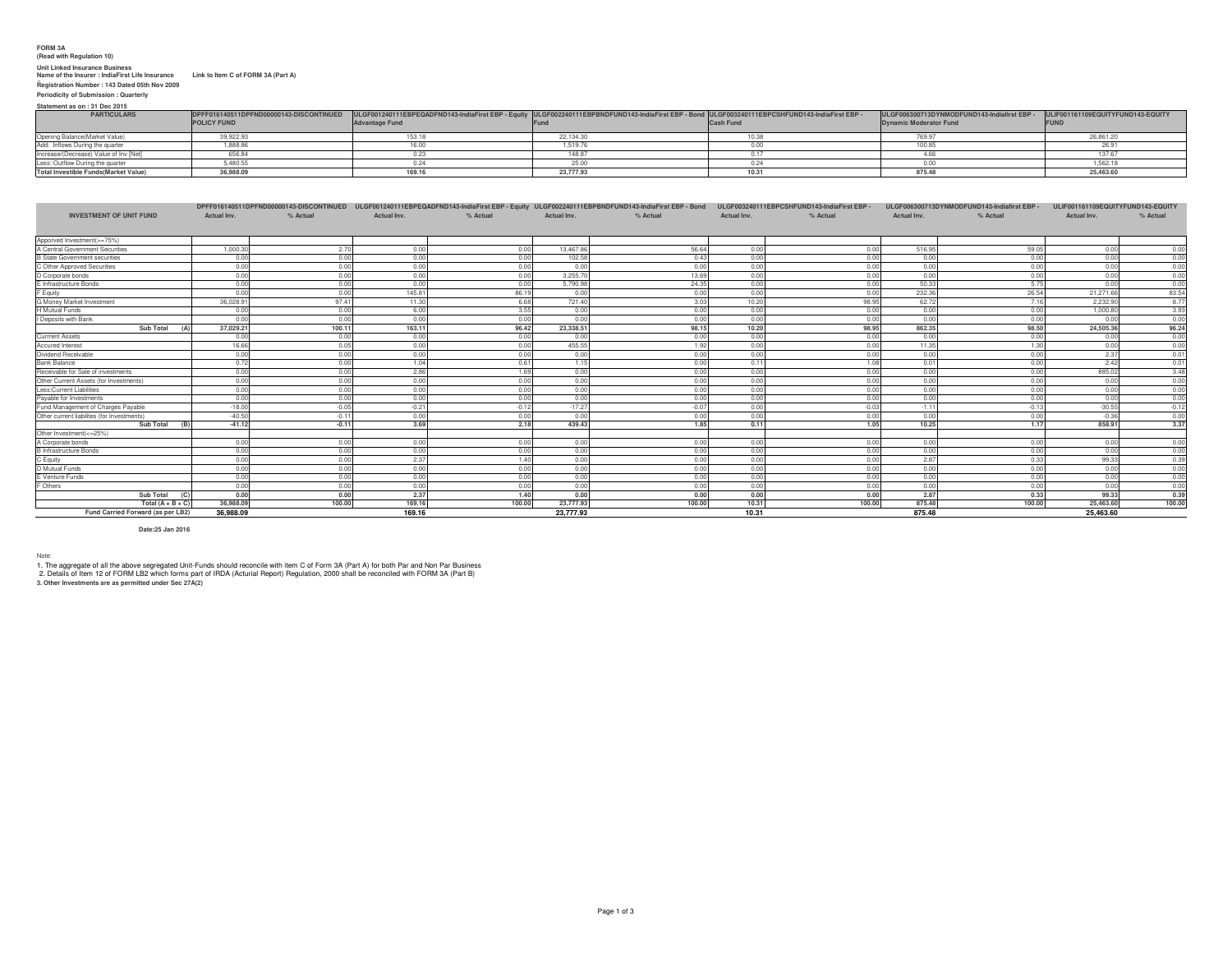## **FORM 3A (Read with Regulation 10) Unit Linked Insurance Business Name of the Insurer : IndiaFirst Life Insurance Company Limited Registration Number : 143 Dated 05th Nov 2009**

### **Periodicity of Submission : Quarterly**

**Statement as on : 31 Dec 2015**

| <b>PARTICULARS</b>                          | ULIF002161109EQUFUNDPEN143-EQUITY | ULIF003161109DEBTFUND00143-DEBT FUND ULIF004161109DEBFUNDPEN143-DEBT FUND ULIF005161109BALANCEDFN143-BALANCED |                |           | ULIF006161109BALFUNDPEN143-Balanced ULIF007161109LIQUIDFUND143-LIQUID ULIF008161109LIQFUNDPEN143-LIQUID |                 |
|---------------------------------------------|-----------------------------------|---------------------------------------------------------------------------------------------------------------|----------------|-----------|---------------------------------------------------------------------------------------------------------|-----------------|
|                                             | <b>FUND PEN</b>                   |                                                                                                               | <b>PENSIOI</b> |           | <b>Fund Pension</b>                                                                                     | <b>FUND PEN</b> |
| Opening Balance (Market Value)              | 13.107.02                         |                                                                                                               | 4.204.16       |           | 10.548.57                                                                                               |                 |
| Add: Inflows During the quarter             |                                   |                                                                                                               |                |           |                                                                                                         |                 |
| Increase/(Decrease) Value of Inv INet]      | 15.07                             |                                                                                                               |                |           | 850                                                                                                     |                 |
| Less: Outflow During the quarter            | .257.60                           |                                                                                                               |                | 1.219.42  | 1,093.2                                                                                                 |                 |
| <b>Total Investible Funds(Market Value)</b> | 11,969.25                         |                                                                                                               | 3.931.98       | 15,131,79 | 9,545.4                                                                                                 | 30.6            |

|                                            | ULIF002161109EQUFUNDPEN143-EQUITY |          | ULIF003161109DEBTFUND00143-DEBT FUND |          | ULIF004161109DEBFUNDPEN143-DEBT FUND |          | ULIF005161109BALANCEDFN143-BALANCED |          | ULIF006161109BALFUNDPEN143-Balanced |          | ULIF007161109LIQUIDFUND143-LIQUID |          | ULIF008161109LIQFUNDPEN143-LIQUID |          |
|--------------------------------------------|-----------------------------------|----------|--------------------------------------|----------|--------------------------------------|----------|-------------------------------------|----------|-------------------------------------|----------|-----------------------------------|----------|-----------------------------------|----------|
| <b>INVESTMENT OF UNIT FUND</b>             | Actual Inv.                       | % Actual | Actual Inv.                          | % Actual | Actual Inv.                          | % Actual | Actual Inv.                         | % Actual | Actual Inv.                         | % Actual | Actual Inv.                       | % Actual | Actual Inv.                       | % Actual |
|                                            |                                   |          |                                      |          |                                      |          |                                     |          |                                     |          |                                   |          |                                   |          |
| Apporved Investment(>=75%)                 |                                   |          |                                      |          |                                      |          |                                     |          |                                     |          |                                   |          |                                   |          |
| A Central Government Securities            | 0.00                              | 0.00     | 1.024.22                             | 36.24    | 1.371.05                             | 34.87    | 2.825.7                             | 18.67    | 1.580.29                            | 16.56    | 0.00                              | 0.00     | 0.00                              | 0.00     |
| <b>B State Government securities</b>       | 0.00                              | 0.00     | 51.29                                | 1.81     | 0.00                                 | 0.00     | 0.00                                | 0.00     | 0.00                                | 0.00     | 0.00                              | 0.00     | 0.00                              | 0.00     |
| C Other Approved Securities                | 0.00                              | 0.00     | 0.00                                 | 0.00     | 0.00                                 | 0.00     | 322.00                              | 2.13     | 187.83                              | 1.97     | 0.00                              | 0.00     | 0.00                              | 0.00     |
| D Corporate bonds                          | 0.00                              | 0.00     | 737.86                               | 26.11    | 968.79                               | 24.64    | 722.06                              | 4.77     | 682.14                              | 7.15     | 0.00                              | 0.00     | 0.00                              | 0.00     |
| E Infrastructure Bonds                     | 0.01                              | 0.00     | 927.24                               | 32.81    | 1.454.1                              | 36.98    | 1.796.48                            | 11.87    | 1.214.94                            | 12.73    | 0.00                              | 0.00     | 0.00                              | 0.00     |
| F Equity                                   | 10.090.2                          | 84.30    | 0.00                                 | 0.00     | 0.00                                 | 0.00     | 8.820.85                            | 58.29    | 5.393.3                             | 56.50    | 0.00                              | 0.00     | 0.00                              | 0.00     |
| G Money Market Investment                  | 591.6                             | 4.94     | 12.60                                | 0.45     | 22.90                                | 0.58     | 390.60                              | 2.58     | 164.40                              | 1.72     | 10.40                             | 97.60    | 29.70                             | 96.79    |
| H Mutual Funds                             | 472.81                            | 3.95     | 0.12                                 | 0.00     | 0.00                                 | 0.00     | 2.68                                | 0.02     | 2.52                                | 0.03     | 0.00                              | 0.00     | 0.00                              | 0.00     |
| I Deposits with Bank                       | 0.01                              | 0.00     | 0.00                                 | 0.00     | 0.00                                 | 0.00     | 0.00                                | 0.00     | 0.00                                | 0.00     | 0.00                              | 0.00     | 0.00                              | 0.00     |
| Sub Total                                  | 11.154.66                         | 93.19    | 2.753.33                             | 97.41    | 3.816.85                             | 97.07    | 14,880,44                           | 98.34    | 9.225.42                            | 96.65    | 10.40                             | 97.60    | 29.70                             | 96.79    |
| <b>Currrent Assets</b>                     | 0.00                              | 0.00     | 0.00                                 | 0.00     | 0.00                                 | 0.00     | 0.00                                | 0.00     | 0.00                                | 0.00     | 0.00                              | 0.00     | 0.00                              | 0.00     |
| <b>Accured Interest</b>                    | 0.00                              | 0.00     | 78.00                                | 2.76     | 118.70                               | 3.02     | 169.03                              | 1.12     | 124.09                              | 1.30     | 0.00                              | 0.00     | 0.00                              | 0.00     |
| Dividend Receivable                        | 1.1                               | 0.01     | 0.00                                 | 0.00     | 0.00                                 | 0.00     | 1.28                                | 0.01     | 0.72                                | 0.01     | 0.00                              | 0.00     | 0.00                              | 0.00     |
| <b>Bank Balance</b>                        | 2.10                              | 0.02     | 0.97                                 | 0.03     | 1.00                                 | 0.03     | 2.03                                | 0.01     | 1.99                                | 0.02     | 0.03                              | 0.32     | 1.02                              | 3.34     |
| Receivable for Sale of investments         | 570.88                            | 4.77     | 0.00                                 | 0.00     | 0.00                                 | 0.00     | 0.00                                | 0.00     | 0.00                                | 0.00     | 0.00                              | 0.00     | 0.00                              | 0.00     |
| Other Current Assets (for Investments)     | 0.00                              | 0.00     | 0.00                                 | 0.00     | 0.26                                 | 0.01     | 0.02                                | 0.00     | 0.00                                | 0.00     | 0.23                              | 2.20     | 0.00                              | 0.00     |
| Less:Current Liabilities                   | 0.00                              | 0.00     | 0.00                                 | 0.00     | 0.00                                 | 0.00     | 0.00                                | 0.00     | 0.00                                | 0.00     | 0.00                              | 0.00     | 0.00                              | 0.00     |
| Pavable for Investments                    | 0.00                              | 0.00     | 0.00                                 | 0.00     | 0.00                                 | 0.00     | 0.00                                | 0.00     | 0.00                                | 0.00     | 0.00                              | 0.00     | 0.00                              | 0.00     |
| Fund Management of Charges Pavable         | $-14.40$                          | $-0.12$  | $-3.46$                              | $-0.12$  | $-4.83$                              | $-0.12$  | $-18.30$                            | $-0.12$  | $-11.58$                            | $-0.12$  | $-0.01$                           | $-0.12$  | $-0.04$                           | $-0.12$  |
| Other current liabilites (for Investments) | $-12.62$                          | $-0.11$  | $-2.43$                              | $-0.09$  | 0.00                                 | 0.00     | $-12.77$                            | $-0.08$  | $-15.31$                            | $-0.16$  | 0.00                              | 0.00     | 0.00                              | 0.00     |
| Sub Total                                  | 547.12                            | 4.57     | 73.08                                | 2.59     | 115.13                               | 2.93     | 141.29                              | 0.93     | 99.90                               | 1.05     | 0.26                              | 2.40     | 0.99                              | 3.21     |
| Other Investment(<=25%)                    |                                   |          |                                      |          |                                      |          |                                     |          |                                     |          |                                   |          |                                   |          |
| A Corporate bonds                          | 0.00                              | 0.00     | 0.00                                 | 0.00     | 0.00                                 | 0.00     | 0.00                                | 0.00     | 0.00                                | 0.00     | 0.00                              | 0.00     | 0.00                              | 0.00     |
| <b>B</b> Infrastructure Bonds              | 0.00                              | 0.00     | 0.00                                 | 0.00     | 0.00                                 | 0.00     | 0.00                                | 0.00     | 0.00                                | 0.00     | 0.00                              | 0.00     | 0.00                              | 0.00     |
| C Equity                                   | 267.4                             | 2.23     | 0.00                                 | 0.00     | 0.00                                 | 0.00     | 110.06                              | 0.73     | 220.1                               | 2.31     | 0.00                              | 0.00     | 0.00                              | 0.00     |
| D Mutual Funds                             | 0.00                              | 0.00     | 0.00                                 | 0.00     | 0.00                                 | 0.00     | 0.00                                | 0.00     | 0.00                                | 0.00     | 0.00                              | 0.00     | 0.00                              | 0.00     |
| E Venture Funds                            | 0.00                              | 0.00     | 0.00                                 | 0.00     | 0.00                                 | 0.00     | 0.00                                | 0.00     | 0.00                                | 0.00     | 0.00                              | 0.00     | 0.00                              | 0.00     |
| F Others                                   | 0.01                              | 0.00     | 0.00                                 | 0.00     | 0.00                                 | 0.00     | 0.00                                | 0.00     | 0.00                                | 0.00     | 0.00                              | 0.00     | 0.00                              | 0.00     |
| Sub Total                                  | 267.4                             | 2.23     | 0.00                                 | 0.00     | 0.00                                 | 0.00     | 110.06                              | 0.73     | 220.13                              | 2.31     | 0.00                              | 0.00     | 0.00                              | 0.00     |
| Total $(A + B + C)$                        | 11,969.2                          | 100.00   | 2.826.41                             | 100.00   | 3.931.98                             | 100.00   | 15.131.7                            | 100.00   | 9,545.45                            | 100.00   | 10.66                             | 100.00   | 30.69                             | 100.00   |
| Fund Carried Forward (as per LB2)          | 11.969.25                         |          | 2.826.41                             |          | 3.931.98                             |          | 15.131.79                           |          | 9.545.45                            |          | 10.66                             |          | 30.69                             |          |

**Date:25 Jan 2016**

Note:<br>1. The aggregate of all the above segregated Unit<br>2. Details of Item 12 of FORM LB2 which forms <sub>1</sub><br>3. Other Investments are as permitted under Sec 27.